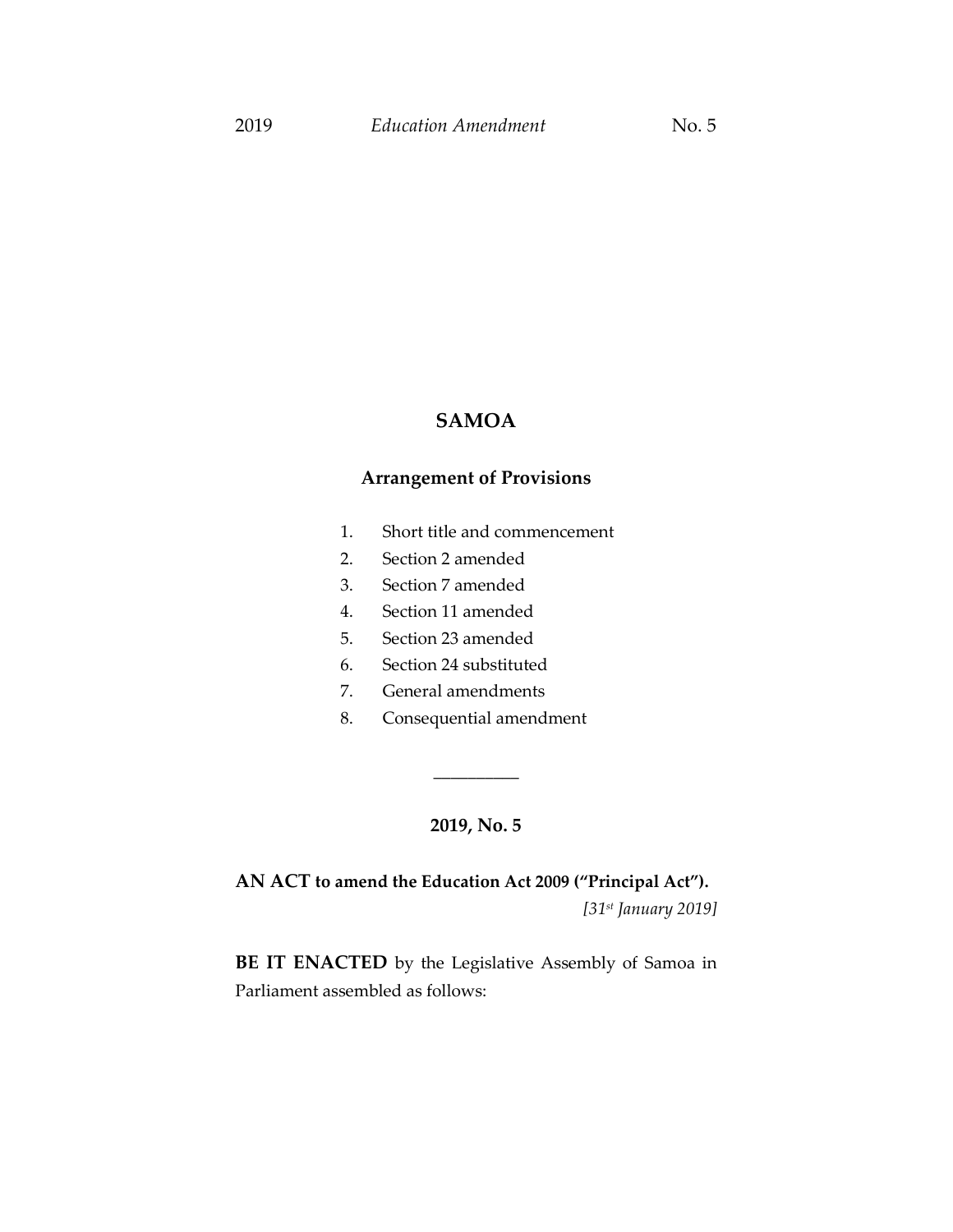2 *Education Amendment* 2019, No. 5

### **1. Short title and commencement:**

- (1) This Act may be cited as the Education Amendment Act 2019.
- (2) This Act commences on a date nominated by the Minister.

## **2. Section 2 amended:**

In section 2 of the Principal Act:

- (a) repeal the definitions of "Ministry school" and "village school";
- (b) for the definition of "compulsory school-aged child" substitute with new definition:

""compulsory school aged child" means a child who is 4 years old (for Early Childhood Education) and between 5 years old to 16 years old (for primary and secondary education);"; and

- (c) insert in the correct alphabetical order, the definition of:
	- ""Government school" means a school that is overseen and regulated by the Ministry and includes a village primary school and district secondary school and college;
	- "narcotic" has the meaning given under the Narcotics Act 1967.".

## **3. Section 7 amended:**

In section 7(2) substitute "special needs" with "disability".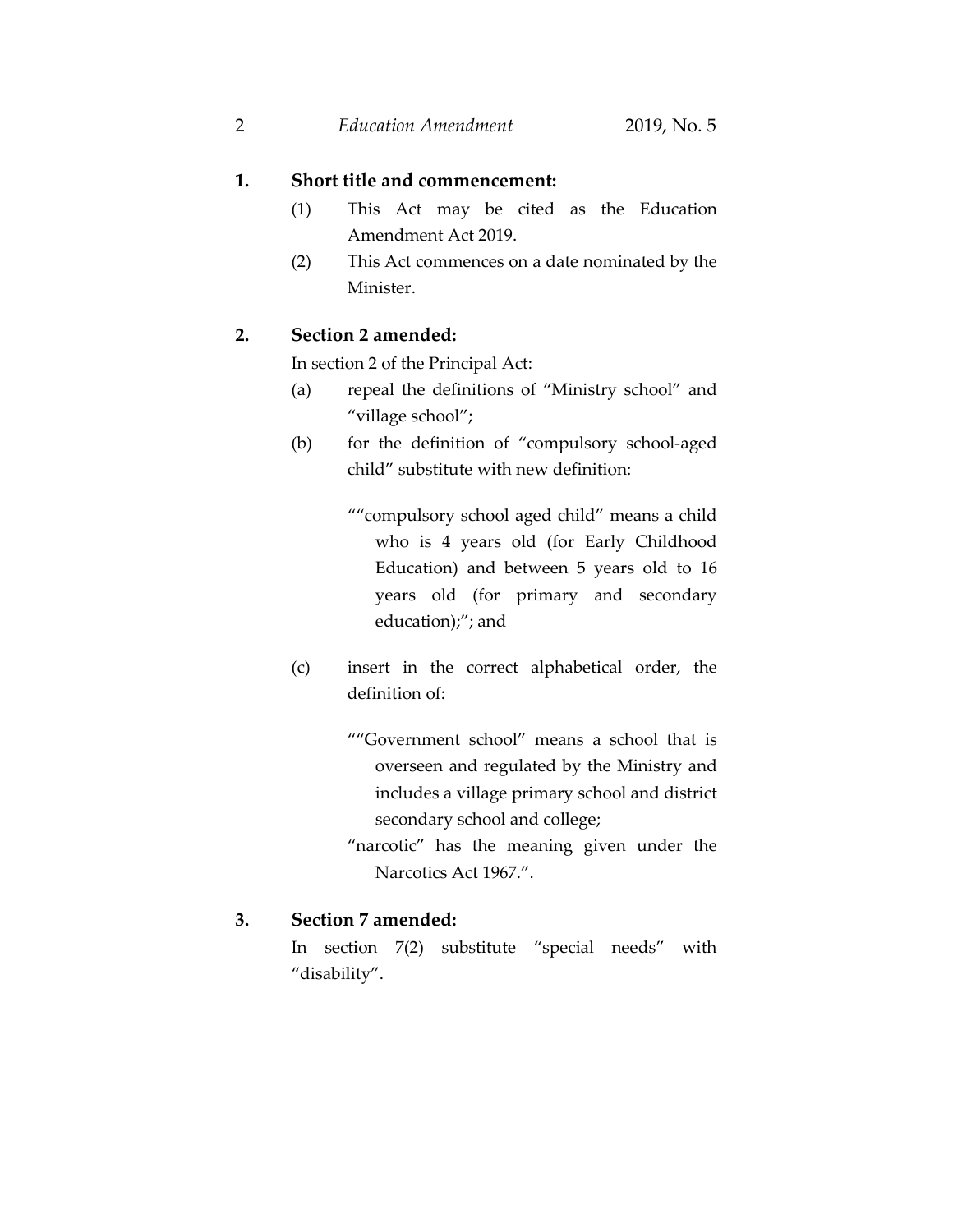## **4. Section 11 amended:**

In section 11 of the Principal Act, substitute "and address" with ", address and birth certificate number".

#### **5. Section 23 amended:**

In section 23(3) of the Principal Act substitute:

- "(3) Despite subsection (2), any teacher for a secondary school is justified in using reasonable force on a child attending the school that teacher teaches in, if the force is used in a reasonable circumstance which includes but is not limited to:
	- (a) preventing or minimising harm to the child or another person; or
	- (b) preventing the child from engaging or continuing to engage in conduct that amounts to a criminal offence; or
	- (c) preventing the child from engaging or continuing to engage in threatening, offensive or disruptive behaviour.
- (3A) For the purpose of subsection (3) the use of any object by a teacher to impose force does not amount to reasonable force.
- (3B) A teacher who uses an object to impose force under this section is liable to being charged with an offence under the Crimes Act 2013.".

#### **6. Section 24 substituted:**

For section 24 of the Principal Act, substitute: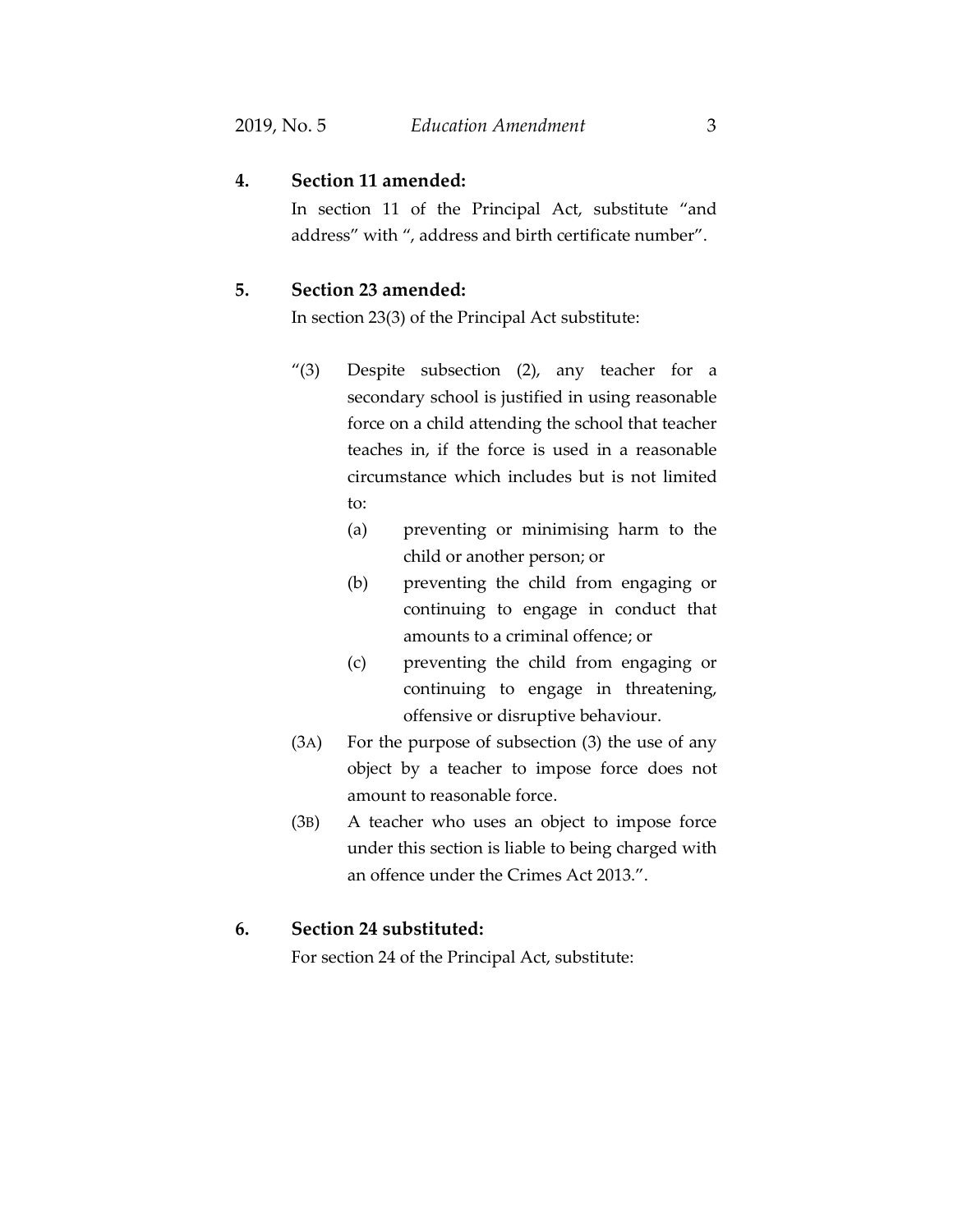4 *Education Amendment* 2019, No. 5

# "**24. Prohibition of alcohol, tobacco and narcotics:**

- (1) A teacher must not during school hours, or during any school organised activity on the school compound:
	- (a) consume any alcohol; or
	- (b) be affected by any narcotic; or
	- (c) be affected by any alcohol to the extent that the teacher or student loses control or has significantly diminished control of his or her behaviour or faculties.
- (2) A student must not at any time, whether during school hours or during any school organised activity on the school compound or not:
	- (a) use or have in his or her possession any alcohol; or
	- (b) use or have in his or her possession any narcotics; or
	- (c) use or have in his or her possession any tobacco.
- (3) A teacher may inspect a student's belongings if the teacher has reasonable grounds to believe that the student has in his or her possession any of the following:
	- (a) alcohol;
	- (b) narcotics; or
	- (c) tobacco.